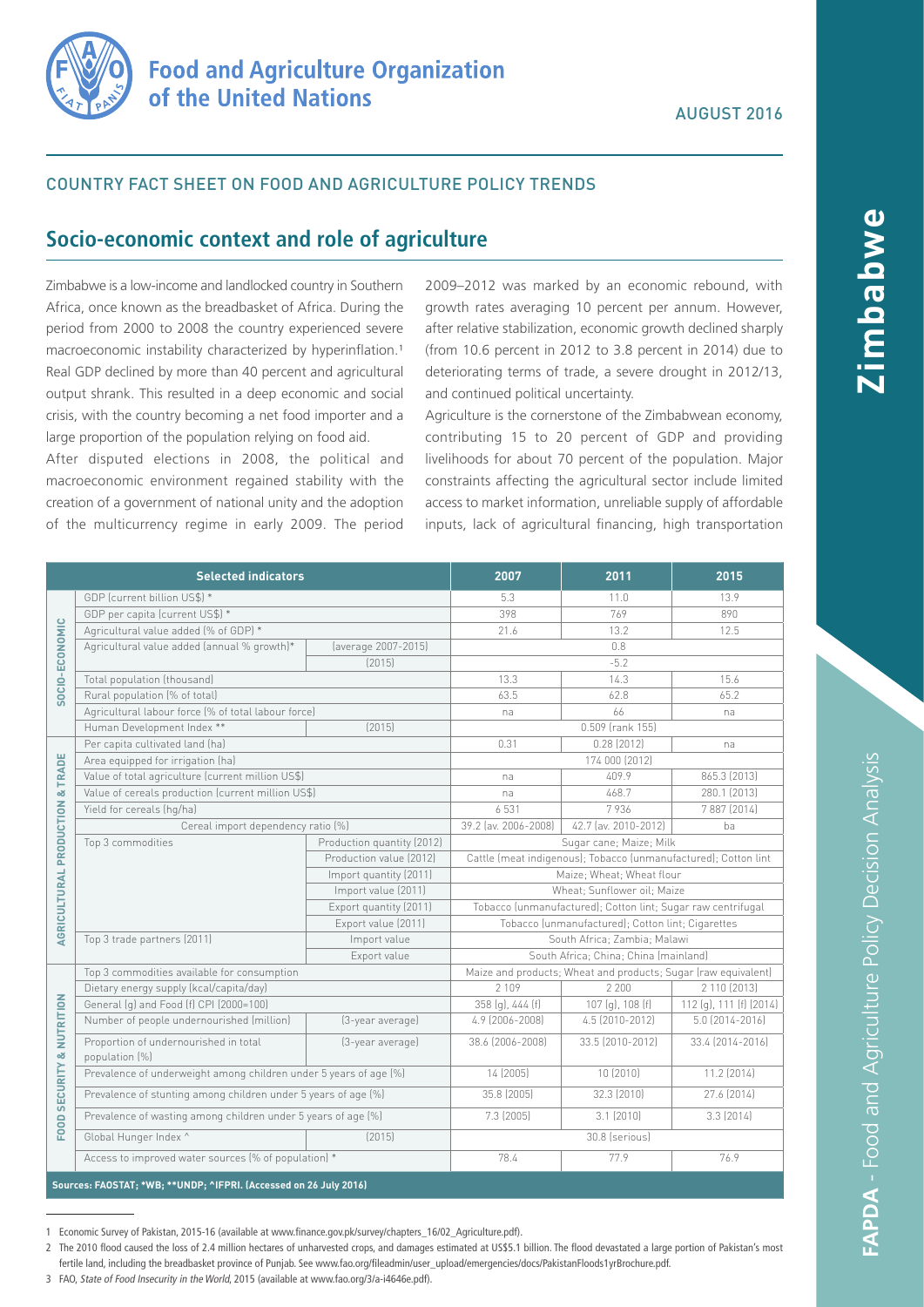costs due to inadequate road infrastructure, and vulnerability to weather-related shocks. Since 2000, the country has experienced a negative trend in the production and productivity of its main staple cereals, maize and wheat, which has compromised national and household food and nutrition security.

Zimbabwe continues to face persistent levels of chronic malnutrition. According to the most recent Demographic and Health Survey (ZDHS 2010/11), nearly one-third of children (32 percent) under 5 years of age are stunted. While the prevalence of acute malnutrition (wasting) and underweight appears to be declining slightly when compared with the early 1990s, the situation of stunting remains stagnant at best. Currently, Zimbabwe still ranks as one of the poorest countries in the world, with 72 percent of the population living below the national poverty line.² In addition to the high level of poverty, Zimbabwe also has a young population (with 67 percent aged 24 years and below) whose access to and utilization of basic social services remain low.

# **1. Government objectives in agriculture and food and nutrition security**

The **Zimbabwe Agenda for Sustainable Socio-Economic Transformation (ZimAsset, 2013–2018)** was adopted in 2013 as the new economic development blueprint, replacing the Medium Term Plan 2010–2015, which was never fully implemented.<sup>3</sup> ZimAsset has the objective of driving Zimbabwe's economic recovery until 2018, and is structured around four strategic clusters<sup>4</sup> and two subclusters<sup>5</sup> that will enable the country to achieve economic growth.<sup>6</sup> In ZimAsset, the agriculture sector is identified as one of the key drivers of growth and employment creation. The ZimAsset policy on agriculture aims at ensuring food and nutrition security at the household and national level, as well as increasing agriculture production, productivity and quality.

Zimbabwe signed the Comprehensive Africa Agriculture Development Programme (CAADP) Compact in November 2013 and developed the **Zimbabwe Agricultural Investment**  Plan 2013-2017 (ZAIP) to align investments in the agricultural sector to the CAADP principles. However, the ZAIP has not yet been implemented owing to the lack of buy-in from the main multilateral and bilateral partners.

Currently, Zimbabwe does not have a long-term agricultural policy; because of the changes produced in the agriculture sector by the land reform programme adopted in 2000, the Agricultural Policy Framework 1995–2020 is no longer valid. A new **Comprehensive Agricultural Policy Framework (2012– 2032)** was developed in 2012 with assistance from FAO, but it remains a draft and has yet to be adopted.

In May 2013, the Food and **Nutrition Security Policy (FNSP)** was officially launched, after a long consultative process started in 1998 and led by the Food and Nutrition Council. The FNSP promotes a multisectoral and multistakeholder approach to addressing food and nutrition security. It is organized around a number of commitments in the areas of food security, social assistance, food safety standards, and nutrition security (including WASH<sup>7</sup> and health services). The policy also foresees the creation of an integrated information system covering food security and nutrition assessment, analysis and early warning.<sup>8</sup>

# **2. Trends in key policy decisions (2007-2016)**

## **2.1 Producer-oriented policy decisions**

Over the period from 2007 to 2016, Zimbabwe experienced fluctuating production levels with a declining general trend for maize and wheat, but also for cash crops such as cotton and soybean. Some of the government's responses included direct inputs assistance to farmers, provision of extension services, and

liberalization and deregulation measures, as well as increased investments in irrigation development. However, the financial constraints faced by the government, together with a number of weather-related shocks, have considerably limited the impact of these measures on agricultural production and development.

<sup>2</sup> See http://data.worldbank.org/indicator/SI.POV.NAHC/countries/ZW?display=default.

<sup>3</sup> United Nations Development Group, Zimbabwe Country Analysis. Working Document, Final Draft, 3 October 2014 (available at https://ims.undg.org/downloadFile/7e40fe82fedfcf6fb-92306b459a8c1bdd0d13cc9ea8e9a18cadbbd1471b38176).

<sup>4</sup> Namely, Food Security and Nutrition, Social Services and Poverty Eradication, Infrastructure and Utilities, and Value Addition and Beneficiation.

<sup>5</sup> Namely, Fiscal Reform Measures, and Public Administration, Governance and Performance Management.

<sup>6</sup> These priorities have also been outlined in the Zimbabwe Accelerated Economic Recovery and Growth (2016–2018) document of December 2015, which is a mid-term review of ZimAsset.

<sup>7</sup> WASH stands for Water, Sanitation and Hygiene.

<sup>8</sup> The Food and Nutrition Council, established in 2001, is currently leading the development of an integrated Food and Nutrition Security Information System (FNSIS), aimed at providing timely and reliable information on the food and nutrition security situation in the country and the effectiveness of programmes to inform decision-making. The FNSIS will be developed with financial support from the European Union, FAO and UNICEF and will build on existing information systems at national and subnational levels, such as the ZimVAC livelihoods baselines and annual assessments[.](http://www.plancomm.gov.bd/wp-content/uploads/2013/09/SFYP_Part-2.pdf )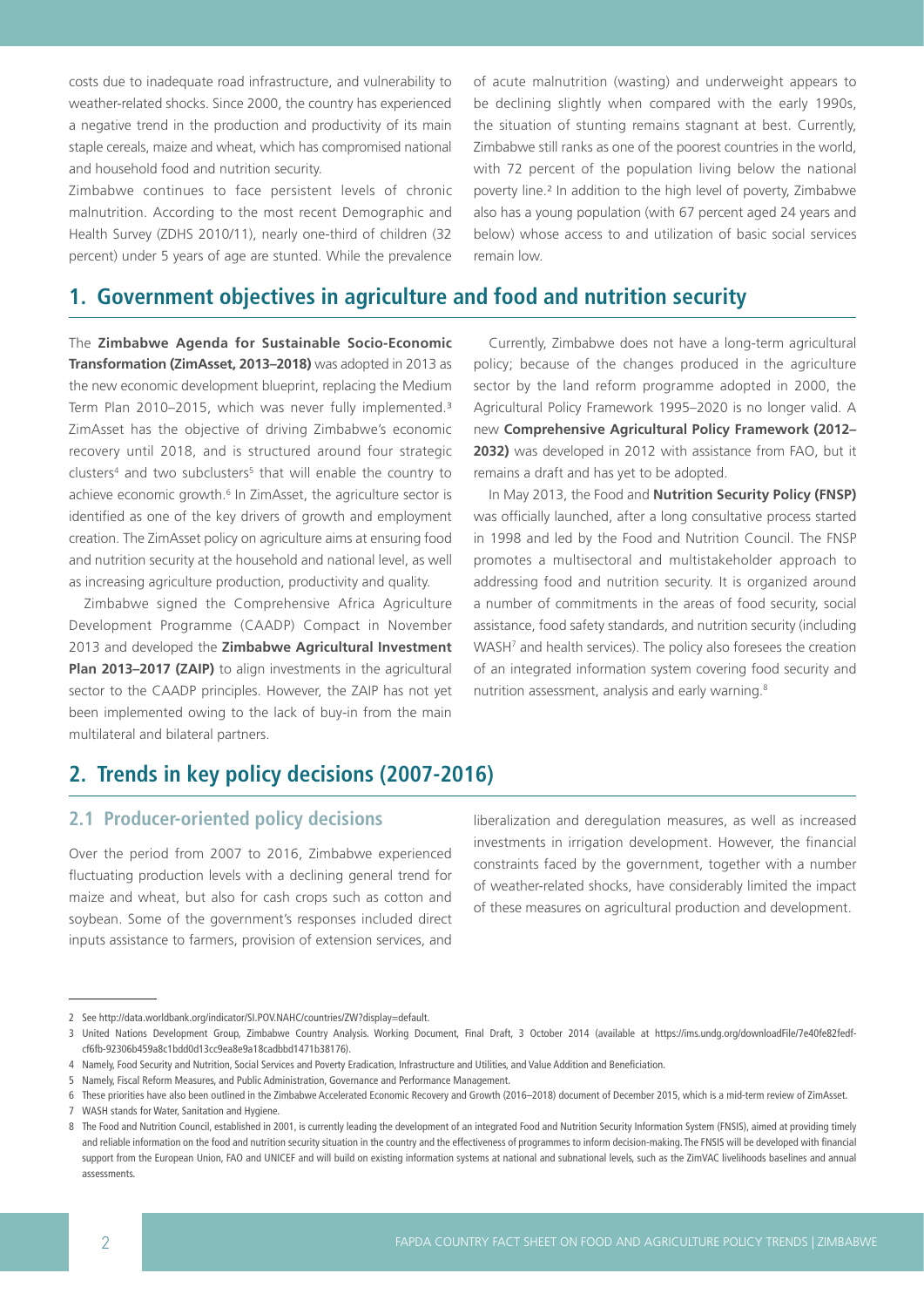#### **Input subsidies represent a government priority, but their supply remains uncertain**

Several input subsidy schemes have been implemented to assist farmers by providing them with free or heavily subsidized inputs (mainly seeds and fertilizers). Some of these programmes are ongoing and are either government or donor-funded, or private input schemes. One of these is the Presidential Agricultural Input Support Scheme that was launched for the 2013/14 farming season, targeting 1.6 million households at a total cost of US\$161 million.9 The input packages were mainly distributed through the Grain Marketing Board (GMB) depots throughout the country. However, this became a major challenge for the scheme, as GMB depots are not situated in all farming communities, and very often the GMB failed to deliver inputs on time for the planting season because of logistical problems.<sup>10</sup> Recently, free direct input distributions have been minimized in favour of the use of subsidized vouchers and contract farming arrangements. The use of electronic vouchers has also been tested by the Ministry of Agriculture, Mechanization and Irrigation Development (MoAMID), with support from FAO and other partners. The e-vouchers system



Cattle showing visible signs of the effect of drought. In 2015/16, Zimbabwe is experiencing its worst drought since the one happened in 1991/92 that killed more than one million cattle. Despite the crisis faced by the livestock sector since the 1990s, cattle and goats still represent a major sources of livelihood for agro-ecologically fragile regions of the country (which include Matabeleland, Masvingo, Midlands and the northern parts of the Mashonaland provinces) where rural poverty tends to be concentrated.

9 For reference, see www.consiliencejournal.org/index.php/consilience/article/viewFile/400/235. 10 Ibid.

- 11 For more details, see www.fao.org/fileadmin/user\_upload/emergencies/docs/2\_E-voucher\_Zimbabwe.pdf.
- 12 Scoones, I., Marongwe, N., Mavedzenge, B., Murimbarimba, F., Mahenehene, J. and Sukume, C. 2011. Zimbabwe's Land Reform: A summary of findings. Brighton, UK, IDS.

gives farmers the choice of the inputs they need, but they are also required to contribute to the voucher's cost.11 Even if the provision of input subsidies remains a government priority (as also stated in ZimAsset), farmers continue to face challenges linked to the shortage and uncertainty of input supplies.

#### **Unresolved land tenure issues**

Traditionally, Zimbabwe's agricultural sector had a dualistic nature, comprising large-scale commercial farms (covering about 80 percent of the total land area and growing mainly cash crops, like tobacco) and small-scale producers cultivating food crops. In 2000, the President launched the Fast Track Land Reform Programme (FTLRP), which redistributed about 20 percent of the country's total land<sup>12</sup> through compulsory acquisition of white commercial farmers' land, and by creating small to medium-sized land holdings from what were previously large-scale farms. The land reform brought in significant changes in the agrarian sector, with the most notable being shifts in agricultural production and marketing patterns. Since the launch of the FTLRP, however, insecurity of tenure remains an issue, as the resettled farmers lack proper title deeds and are not able to use their land as collateral to obtain credit from financial institutions. Additional unresolved issues include weak land transfer mechanisms and support institutions, inconsistent procedures of land administration, and unclear compensation models for current and future displaced farmers.13 One of the government's targets for 2016 is the establishment of the Land Commission in charge of regulating and managing land acquisition and settlement. A Land Commission Bill has already been drafted for submission to the Cabinet. Moreover, the government, with FAO's support, will develop a comprehensive Land Policy, as well as a clear and robust legal framework to resolve all outstanding land issues, including multiple land ownership and security of tenure.

#### **Declining role of the Grain Marketing Board**

Since 2009, the marketing of cereals has been deregulated, with the parastatal Grain Marketing Board (GMB)14 acting as buyer of last resort and maintaining a minimum floor price on maize and wheat at levels well above the market price. However, the results of this liberalization have been varied. Due to financial constraints, the government has regularly failed to provide funds to the GMB on time for the purchase of maize, which has resulted in farmers preferring to sell maize at a lower price to private buyers and middleman offering immediate payments.<sup>15</sup> In some cases,

<sup>13</sup> Government of the Republic of Zimbabwe and FAO, Country Programme Framework 2012–2015.

<sup>14</sup> The Grain Marketing Board (GMB) was established in 1931 as the Maize Control Board, and is a state-owned enterprise with a network of depots throughout the country. The GMB trades cereals and oilseeds and provides logistics services to the agricultural industry as well as processing of products. The GMB is also mandated to maintain a Strategic Grain Reserve of a minimum of 500 000 tonnes of maize and wheat, and cash reserves sufficient to import 436 000 tonnes of maize.

<sup>15</sup> Parliament of Zimbabwe, Report of the Public Accounts Committee on the GMB, 19 November 2015 (available at www.parlzim.gov.zw/national-assembly-hansard/national-assembly-hansard-19-november-2015-vol-42-no-22).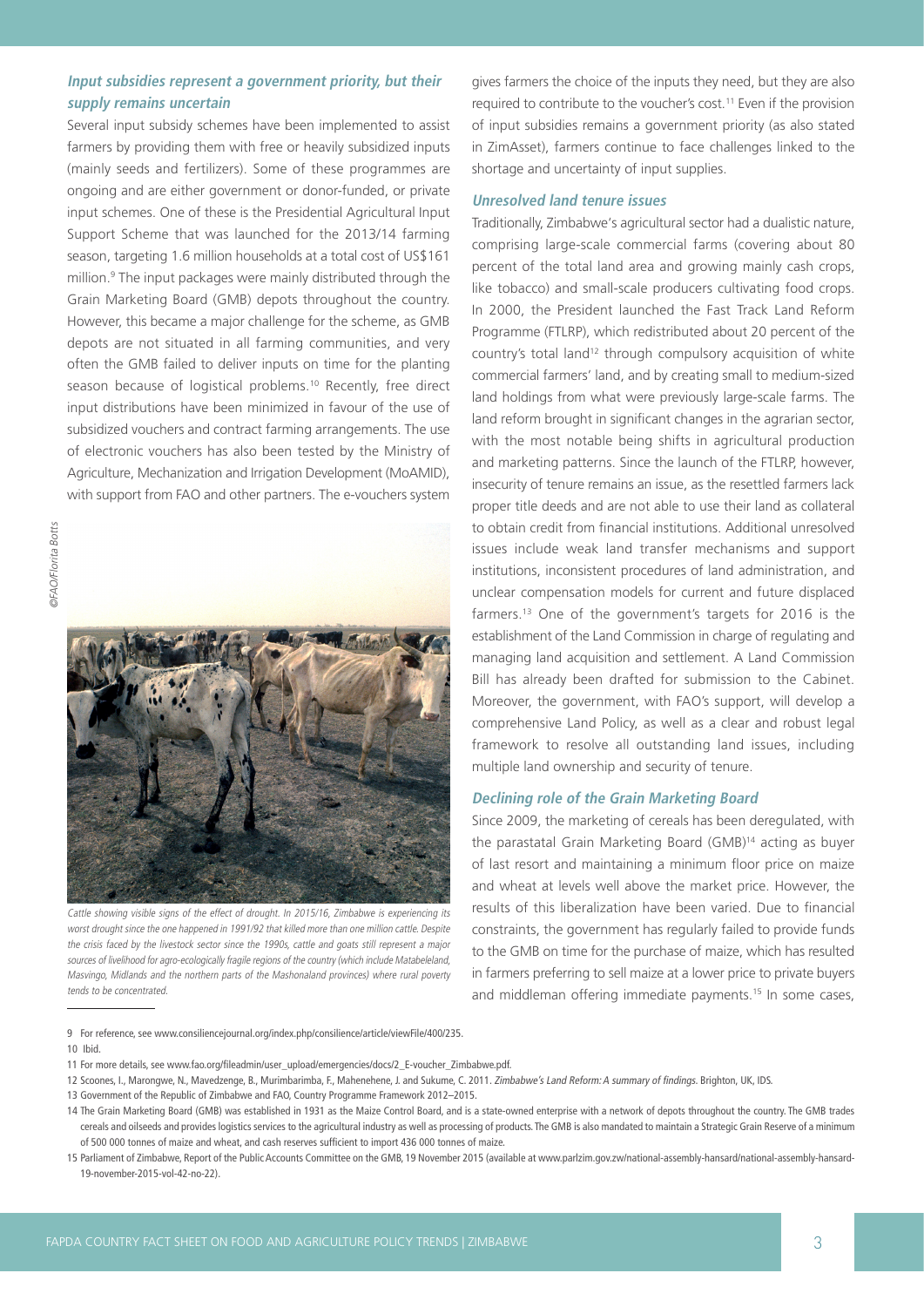late payments for maize deliveries have also discouraged farmers from growing maize and rather encouraged them to shift to cash crops, such as tobacco. Moreover, with the GMB prices higher than import parity, farmers find it difficult to sell their produce to local traders and millers because they cannot compete with imported commodities. In most years since 2009, the GMB has not maintained adequate levels of the Strategic Grain Reserve (SGR) nor has it ensured proper storage of maize, owing to shortage of funds. Therefore, the role of the GMB in the country's grain output market is declining and the government has been urged to revise the functions and scope of the GMB, with the recommendation of scaling down commercial activities and focusing on its core mandate of managing the SGR.<sup>16</sup> The government has also been encouraged to review the levels of the SGR in order to meet the requirements of the increased population.

### **Need for increased investments in irrigation rehabilitation and development**

Zimbabwe is a semi-arid country and its agriculture is manly rainfed. Because most of the country receives limited and erratic rainfall, irrigation is a prerequisite for successful crop production. The country has an untapped irrigation potential of nearly 1.5 million ha, whereas the area equipped for irrigation is estimated at approximately 200 000 ha.17 Zimbabwe has a great number of underutilized small and medium-sized dams<sup>18</sup> and dilapidated small irrigation schemes. Similarly, many irrigation facilities on former commercial large-scale farms are in a state of disrepair.19 The government has clearly pointed out the need for increasing investments in irrigation, particularly in the rehabilitation of the existing facilities. However, even if the budget allocated to irrigation has increased over the years, it remains very low (accounting for less than 3 percent of the total agricultural budget) and inadequate. There are currently a number of ongoing projects to rehabilitate irrigation infrastructures, with funding mainly from the government as well as multilateral and bilateral donors.<sup>20</sup> In 2015/16, the government allocated US\$7 million to irrigation development, which complements the US\$8.6 million allocated by development partners. Moreover, the government is currently implementing the Climate Resilient National Water Resources and Irrigation Master Plan, which aims to integrate climate change modelling with development and management of water resources and irrigation infrastructure.

## **2.2 Consumer-oriented policy decisions**

Zimbabwe's main human development indicators have deteriorated in recent years due to the country's negative economic performance, which has increased the number of vulnerable groups requiring assistance. Considering its limited financial resources, the government has given priority to restoring basic social services in health and education, as well as to supporting some existing social safety nets, including food assistance to vulnerable households, public works programmes, and child supplementary feeding.

### **Nutrition is high on the government's agenda, but financial resources are inadequate**

The Government of Zimbabwe has shown its commitment to prioritize nutrition in its political agenda by joining the Scaling Up Nutrition (SUN) Initiative in 2011 and adopting the National Food and Nutrition Security Policy (NFNSP) in 2013, which promotes a multisectoral approach to addressing food and nutrition insecurity. The NFNSP is currently being disseminated at provincial and district levels. In 2015, two important documents were launched: the National Nutrition Strategy 2014–2018, which will guide the implementation of nutrition-specific and sensitive interventions, particularly aimed at addressing child malnutrition, and the National Food Fortification Strategy, which provides guidance for industrial food fortification of wheat flour, maize meal, cooking oil and sugar, with selected micronutrients (mainly iron, zinc, vitamin A and selected vitamins B). Despite these commitments, the resources allocated to nutrition activities in the country represent less than 1 percent of the total national budget, according to WFP<sub>21</sub>

### **Towards the development of a comprehensive Social Protection Policy Framework**

Social protection (SP) is a component of one of the four national priority areas of the 2013 ZimAsset, as well as one of the development priorities of the recently adopted Zimbabwe United Nations Development Assistance Framework (ZUNDAF 2016–2020). The existing SP programmes have been adversely affected by the country's economic instability and reduced fiscal revenue; therefore they remain fragmented and limited, both in scope and coverage. An example is the Harmonised Social Cash Transfer (HSCT)22 – introduced in 2011 with financial and technical

<sup>16</sup> Ibid.

<sup>17</sup> Zawe, C., Madyiwa, S. and Matete, M. 2015. Trends and Outlook: Agricultural Water Management in Southern Africa. Country Report Zimbabwe, USAID, (available at https://agrilinks.org/sites/ default/files/resource/files/Country%20Report%20Zimbabwe.pdf).

<sup>18</sup> According to a World Bank report, the country has about 8 000 dams and reservoirs for storing raw water, most of which were built for irrigation. See www-wds.worldbank.org/external/ default/WDSContentServer/WDSP/IB/2016/02/29/090224b0841be816/1\_0/Rendered/PDF/Zimbabwe0infrastructure0policy0review.pdf.

<sup>19</sup> Government of the Republic of Zimbabwe and FAO, Country Programme Framework 2012–2015.

<sup>20</sup> MINAGRI website. Accessed on 23 May 2016. [www.minagri.gov.rw/index.php?id=28](http://www.minagri.gov.rw/index.php?id=28  ) 

<sup>21</sup> World Food Programme, Zimbabwe Country Strategic Plan (2016–2020), 21 September 2015 (available at http://documents.wfp.org/stellent/groups/public/documents/resources/wfp277426. pdf).

<sup>22</sup> The Harmonised Social Cash Transfer programme was introduced under the 2nd phase (2011–2015) of the National Action Plan for Orphans and Vulnerable Children (NAP II), and implemented by the Government of Zimbabwe through the Ministry of Public Service, Labour and Social Welfare. Funding for NAP II is provided through the Child Protection Fund, with support from a pool of donors.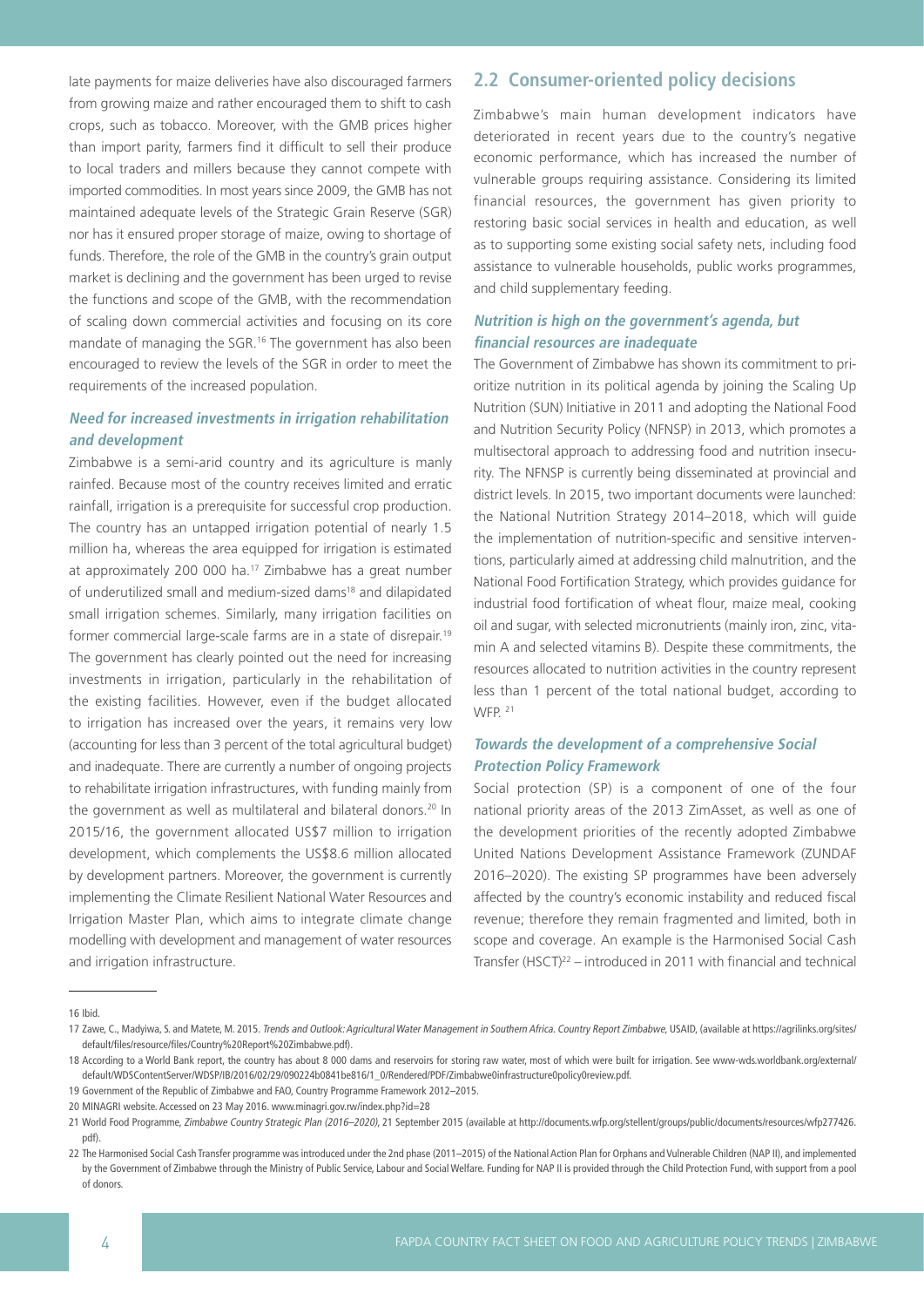support from UNICEF – targeting the poorest households who are both labour-constrained and food-poor. The HSCT currently covers about 55 000 households but the aim is to expand the coverage to 200 000 households by 2018, with support from development partners. In July 2015, the government presented a draft Social Protection Policy Framework that aims at strengthening the existing social protection system, increasing harmonization across programmes, and ensuring overall policy coherence to effectively address the varied vulnerabilities of the population.

## **2.3 Trade-oriented and macroeconomic policy decisions**

Since 2001, Zimbabwe has been experiencing a structural maize deficit, resulting in a reversal of its status from being the largest net food exporter in Southern Africa to that of a food deficit country. To satisfy the national requirement of about 1.8 million tonnes (for both human and livestock consumption), Zimbabwe has to rely on regional imports (mainly from South Africa, Zambia and Malawi), which have been increasing in recent years. Wheat production has also been declining since 2001 and currently the country imports about 95 percent of its estimated 450 000 tonnes per annum requirement. In terms of exports, the country continues to rely on a narrow export base mainly dominated by minerals (gold, nickel and diamonds) and tobacco (by far the most important export crop). Zimbabwe is currently the 6th largest tobacco exporter in the world.

#### **Variable import trade policies**

In August 2008, the government undertook a grain market liberalization by removing all duties and import restrictions on a number of commodities, including maize and wheat. The liberalization led to the emergence of private traders, which currently play a key role in the country's trade sector. Following a good harvest in 2013/14, the government imposed a ban on maize imports in order to protect local producers; this was then lifted in January 2015. Maize imports in 2015/16 were significantly higher compared with previous years, due to the severe drought caused by El Niño that reduced maize output from around 1.4 million tonnes in 2014 to approximately 800 000 tonnes in 2015.23 However, as regional trade partners are also struggling with maize shortfalls, Zimbabwe is spending nearly US\$200 million to import 700 000 tonnes of maize, mainly from South America.<sup>24</sup> Low regional maize supplies are also driving up prices, thus exacerbating food insecurity.

#### **Striving for export development and diversification**

The government has acknowledged the importance of trade to sustain economic growth in the National Trade Policy (2012– 2016), which places particular emphasis on export diversification of both products and markets. The main policy objective is to increase export earnings by at least 10 percent annually by diversifying the export base, enhancing value addition of primary commodities, and expanding export markets with a focus on deeper regional integration. These objectives were confirmed in the 2013 ZimAsset. Despite these intentions, Zimbabwe continues to experience a negative trade balance that reflects, among other factors, the country's over-reliance on foreign goods, including grains and foodstuffs. The agricultural sector, once the main contributor to export earnings (together with the manufacturing sector), has been overtaken by the mining sector, which now accounts for more than 50 percent of the country's total exports.25 In recent years, the continued depreciation of the South African rand against the US dollar has also contributed to undermining the competitiveness of Zimbabwean exports. Despite belonging to several preferential trade agreements, non-tariff barriers also remain a constraint on Zimbabwe's exports.26

## **3. Emerging issues**

#### **Need for restoration of macroeconomic and financial stability**

Zimbabwe is confronted with major economic and financial challenges, including a serious liquidity crunch and a high public debt burden (currently, the country's total debt stands at US\$8.4 billion, of which 85 percent is external debt).<sup>27</sup> The persistent trade deficit is also continuing to drain liquidity out of the country, which resulted in cash shortages during the second quarter of

2016. These structural weaknesses constrain the country's ability to generate the high and sustainable growth necessary to mitigate the debt distress. Despite the adoption of an arrears clearance plan in 2015 and some measures taken by the Reserve Bank of Zimbabwe to reduce the financial sector's vulnerability, international financial institutions have urged the government to undertake bold economic reforms that include lowering the public sector wage bill, reducing corruption, improving debt

<sup>23</sup> FAO, GIEWS Country Brief – Zimbabwe, 08 January 2015 (available at www.fao.org/giews/countrybrief/country.jsp?code=ZWE).

<sup>24</sup> ACAPS Briefing Note: El Niño in Southern Africa – Focus on Lesotho and Zimbabwe, 18 February 2016 (available at http://reliefweb.int/sites/reliefweb.int/files/resources/e-el-nino-in-southernafrica---focus-on-lesotho-and-zimbabwe.pdf).

<sup>25</sup> WTO, Trade Policy Review – Zimbabwe, 14 September 2011 (available at www.wto.org/english/tratop\_e/tpr\_e/tp352\_e.htm).

<sup>26</sup> Newfarmer, R.S. and Pierola Castro, M.D. 2015. Trade in Zimbabwe: changing incentives to enhance competitiveness. Directions in development: Trade. Washington, DC, World Bank Group (available at http://documents.worldbank.org/curated/en/2015/05/24539212/trade-zimbabwe-changing-incentives-enhance-competitiveness).

<sup>27</sup> United Nations Economic Commission for Africa, Country Profile – Zimbabwe, 2015 (available at www.uneca.org/publications/country-profiles)